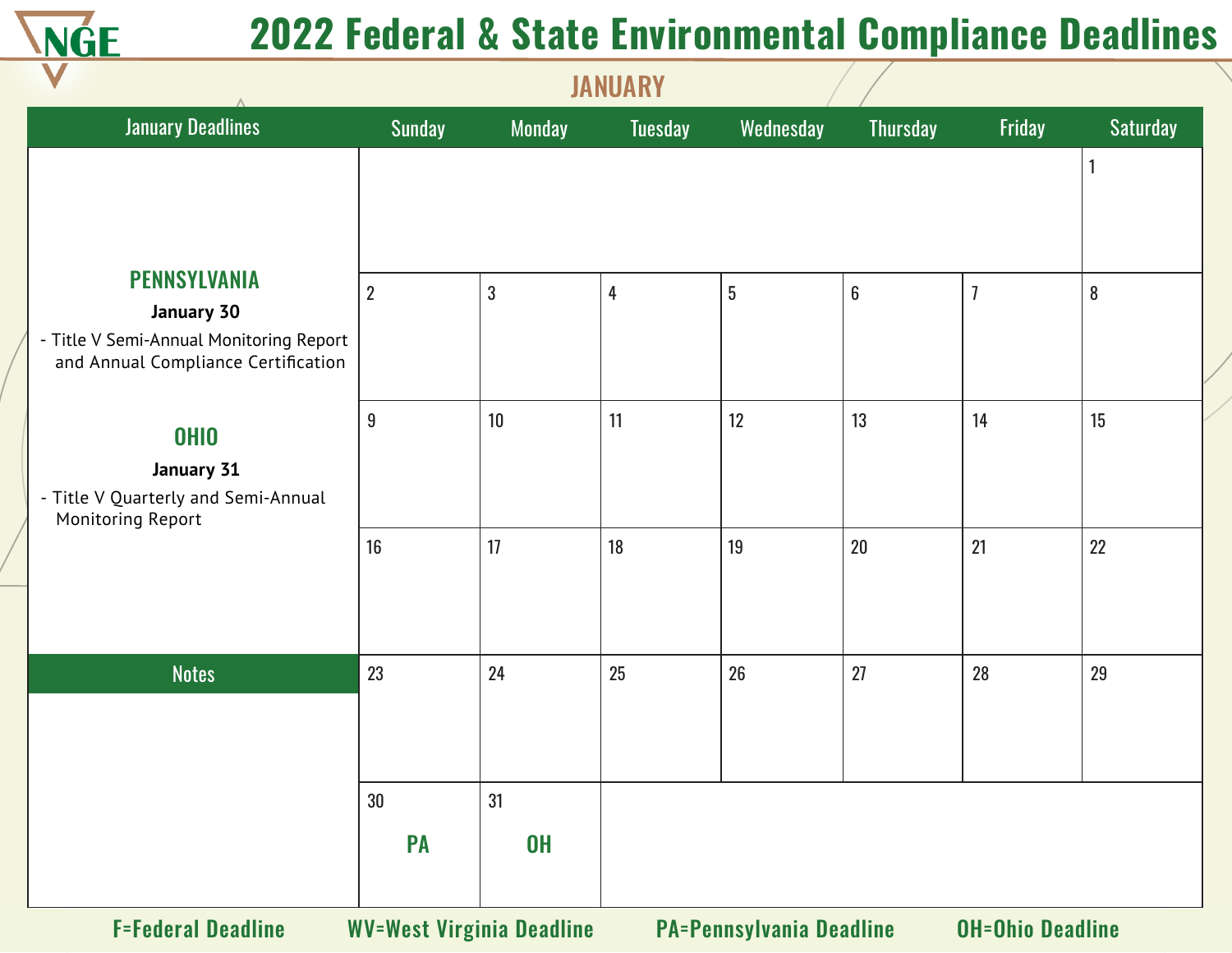

|                                                                  |                  |                                  | <b>ILDIVANI</b> |                                 |                 |                         |                 |
|------------------------------------------------------------------|------------------|----------------------------------|-----------------|---------------------------------|-----------------|-------------------------|-----------------|
| <b>February Deadlines</b>                                        | <b>Sunday</b>    | <b>Monday</b>                    | <b>Tuesday</b>  | Wednesday                       | <b>Thursday</b> | Friday                  | <b>Saturday</b> |
|                                                                  |                  |                                  | 1               | $\overline{2}$                  | $\mathbf{3}$    | 4                       | $\overline{5}$  |
|                                                                  |                  |                                  | F               |                                 |                 |                         |                 |
|                                                                  |                  |                                  |                 |                                 |                 |                         |                 |
| <b>FEDERAL</b>                                                   |                  |                                  |                 |                                 |                 |                         |                 |
| <b>February 1</b><br>- OSHA 300A Log Posting                     | $\boldsymbol{6}$ |                                  | $\bf 8$         | 9                               | 10              | 11                      | 12              |
|                                                                  |                  |                                  |                 |                                 |                 |                         |                 |
| <b>PENNSYLVANIA</b>                                              |                  |                                  |                 |                                 |                 |                         |                 |
| <b>February 15</b>                                               | 13               | 14                               | 15              | 16                              | 17              | 18                      | 19              |
| - Oil & Gas Production / Waste<br>Reports for Conventional Wells |                  |                                  |                 |                                 |                 |                         |                 |
|                                                                  |                  |                                  | <b>PA</b>       |                                 |                 |                         |                 |
|                                                                  |                  |                                  |                 |                                 |                 |                         |                 |
|                                                                  | 20               | 21                               | 22              | 23                              | 24              | 25                      | 26              |
| <b>Notes</b>                                                     |                  |                                  |                 |                                 |                 |                         |                 |
|                                                                  |                  |                                  |                 |                                 |                 |                         |                 |
|                                                                  | 27               | 28                               |                 |                                 |                 |                         |                 |
|                                                                  |                  |                                  |                 |                                 |                 |                         |                 |
|                                                                  |                  |                                  |                 |                                 |                 |                         |                 |
|                                                                  |                  |                                  |                 |                                 |                 |                         |                 |
| <b>F=Federal Deadline</b>                                        |                  | <b>WV=West Virginia Deadline</b> |                 | <b>PA=Pennsylvania Deadline</b> |                 | <b>OH=Ohio Deadline</b> |                 |

**FERRUARY**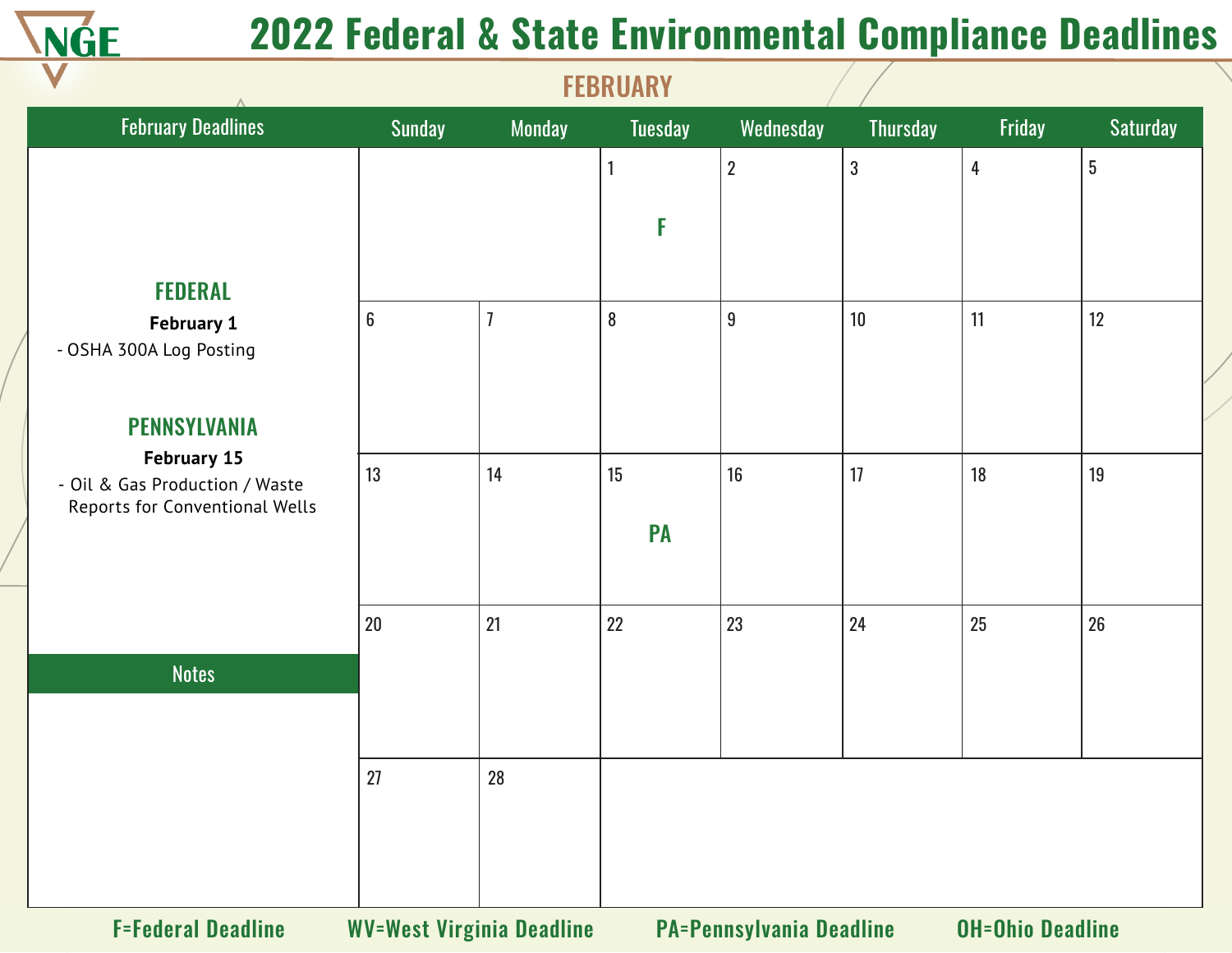

|                                                                                                                                                   |                |               | <b>MARCH</b>                 |                     |                 |        |                 |
|---------------------------------------------------------------------------------------------------------------------------------------------------|----------------|---------------|------------------------------|---------------------|-----------------|--------|-----------------|
| <b>March Deadlines</b>                                                                                                                            | <b>Sunday</b>  | <b>Monday</b> | <b>Tuesday</b>               | Wednesday           | <b>Thursday</b> | Friday | <b>Saturday</b> |
| <b>FEDERAL</b><br>March 1<br>- EPCRA SARA Tier II Report<br>Biennial RCRA Hazardous Waste Report                                                  |                |               | <b>PA</b>                    | $\overline{2}$<br>F | 3               | 4      | 5               |
| - Refrigerant Leak Annual Report<br>March 2<br>- OSHA 300A Electronic Report<br>March 31<br>- Annual Greenhouse Gas Federal                       | $6\phantom{a}$ |               | 8                            | $9\,$               | 10              | 11     | 12              |
| Reporting (e-GGRT)<br><b>PENNSYLVANIA</b><br>March 1<br>- Annual Chemical Analysis of                                                             | 13             | 14            | 15<br><b>WV</b><br><b>PA</b> | 16                  | 17              | 18     | 19              |
| Residual Waste (Form 26R)<br>- Annual Air Emission Inventory<br>March 15<br>- Annual Air Emission Inventory for<br>facilities in Allegheny County | 20             | 21            | 22                           | 23                  | 24              | 25     | 26              |
| <b>WEST VIRGINIA</b><br>March 15<br>- Title V Annual Compliance Certification<br>and Semi-Annual Monitoring Report                                | 27             | 28            | 29                           | 30                  | 31<br><b>WV</b> |        |                 |
| March 31<br>- Annual Air Emissions Inventory<br>Conventional Well Annual Production<br>Report and Certificate of Inspection                       |                |               |                              | <b>Notes</b>        |                 |        |                 |

F=Federal Deadline WV=West Virginia Deadline PA=Pennsylvania Deadline OH=Ohio Deadline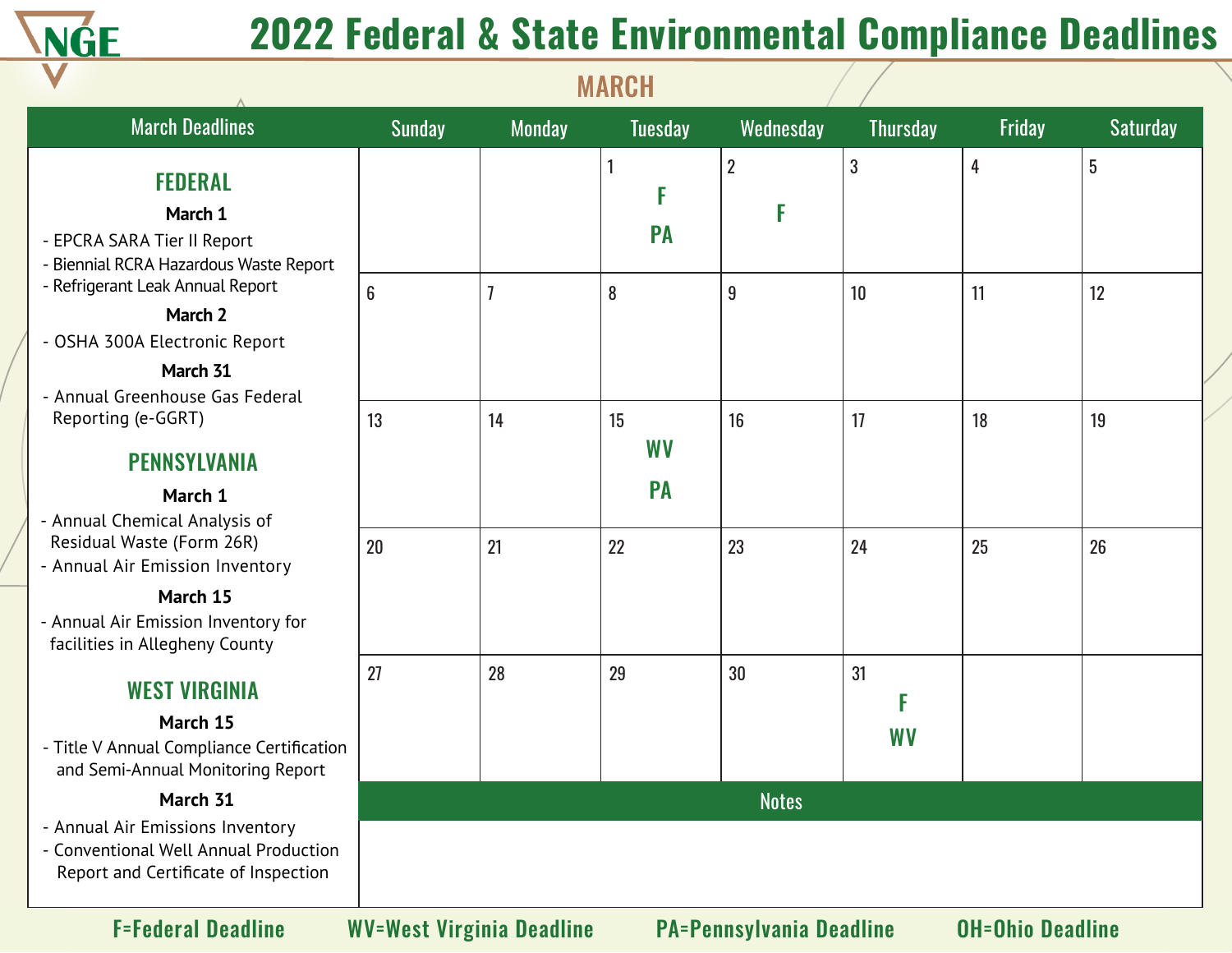

|                                                                                                                 |               |                                  | <b>APRIL</b>    |                                 |                 |                         |                     |
|-----------------------------------------------------------------------------------------------------------------|---------------|----------------------------------|-----------------|---------------------------------|-----------------|-------------------------|---------------------|
| <b>April Deadlines</b>                                                                                          | <b>Sunday</b> | <b>Monday</b>                    | <b>Tuesday</b>  | Wednesday                       | <b>Thursday</b> | Friday                  | <b>Saturday</b>     |
|                                                                                                                 |               |                                  |                 |                                 |                 | $\mathbf{1}$            | $\overline{2}$      |
| <b>OHIO</b><br>April 15<br>- Annual Air Emission Inventory<br>April 30<br>- Title V Quarterly Monitoring Report | $\mathbf{3}$  | 4                                | $5\phantom{.0}$ | $\boldsymbol{6}$                | $\overline{1}$  | $8\phantom{.}$          | $9\,$               |
| and Annual Compliance Certification                                                                             | 10            | 11                               | 12              | 13                              | 14              | 15<br><b>OH</b>         | 16                  |
|                                                                                                                 | 17            | 18                               | 19              | $20\,$                          | 21              | 22                      | 23                  |
| <b>Notes</b>                                                                                                    |               |                                  |                 |                                 |                 |                         |                     |
|                                                                                                                 | 24            | $25\,$                           | $26\,$          | 27                              | $28\,$          | 29                      | $30\,$<br><b>OH</b> |
| <b>F=Federal Deadline</b>                                                                                       |               | <b>WV=West Virginia Deadline</b> |                 | <b>PA=Pennsylvania Deadline</b> |                 | <b>OH=Ohio Deadline</b> |                     |

APRIL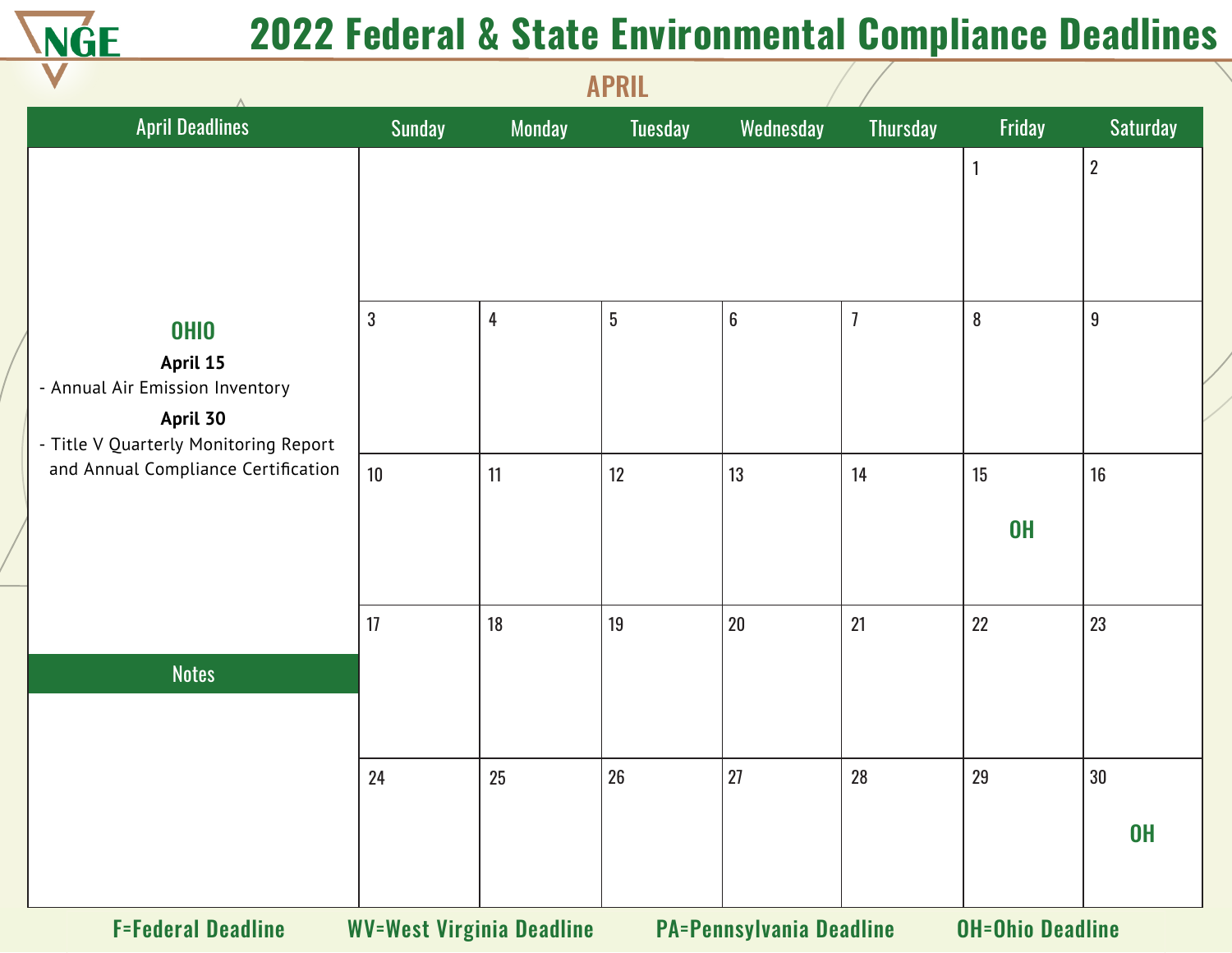

|                                                                                                                                                             |               |                  | <b>MAY</b>     |                |                 |                  |                |
|-------------------------------------------------------------------------------------------------------------------------------------------------------------|---------------|------------------|----------------|----------------|-----------------|------------------|----------------|
| <b>May Deadlines</b>                                                                                                                                        | <b>Sunday</b> | <b>Monday</b>    | <b>Tuesday</b> | Wednesday      | <b>Thursday</b> | Friday           | Saturday       |
|                                                                                                                                                             | $\mathbf{1}$  | $\overline{2}$   | $\mathfrak{3}$ | $\overline{4}$ | $5\,$           | $\boldsymbol{6}$ | $\overline{1}$ |
| <b>PENNSYLVANIA</b><br>May 1<br>- Annual Report and NOI Fee for General                                                                                     | PA            |                  |                |                |                 |                  |                |
| Industrial Storm Water Permit                                                                                                                               | $\bf 8$       | $\boldsymbol{9}$ | 10             | 11             | 12              | 13               | 14             |
| <b>OHIO</b>                                                                                                                                                 |               |                  |                |                |                 |                  |                |
| <b>May 31</b><br>- General Permit OHR000006 Expires<br>(Multi-Sector General Permit for<br>Discharges of Stormwater Associated<br>with Industrial Activity) | 15            | 16               | 17             | 18             | 19              | 20               | 21             |
|                                                                                                                                                             | 22            | 23               | 24             | 25             | 26              | 27               | 28             |
| <b>Notes</b>                                                                                                                                                |               |                  |                |                |                 |                  |                |
|                                                                                                                                                             | 29            | 30               | 31             |                |                 |                  |                |
|                                                                                                                                                             |               |                  | <b>OH</b>      |                |                 |                  |                |
|                                                                                                                                                             | <b>BAFBA</b>  |                  |                |                |                 |                  |                |

**MAY** 

F=Federal Deadline WV=West Virginia Deadline PA=Pennsylvania Deadline OH=Ohio Deadline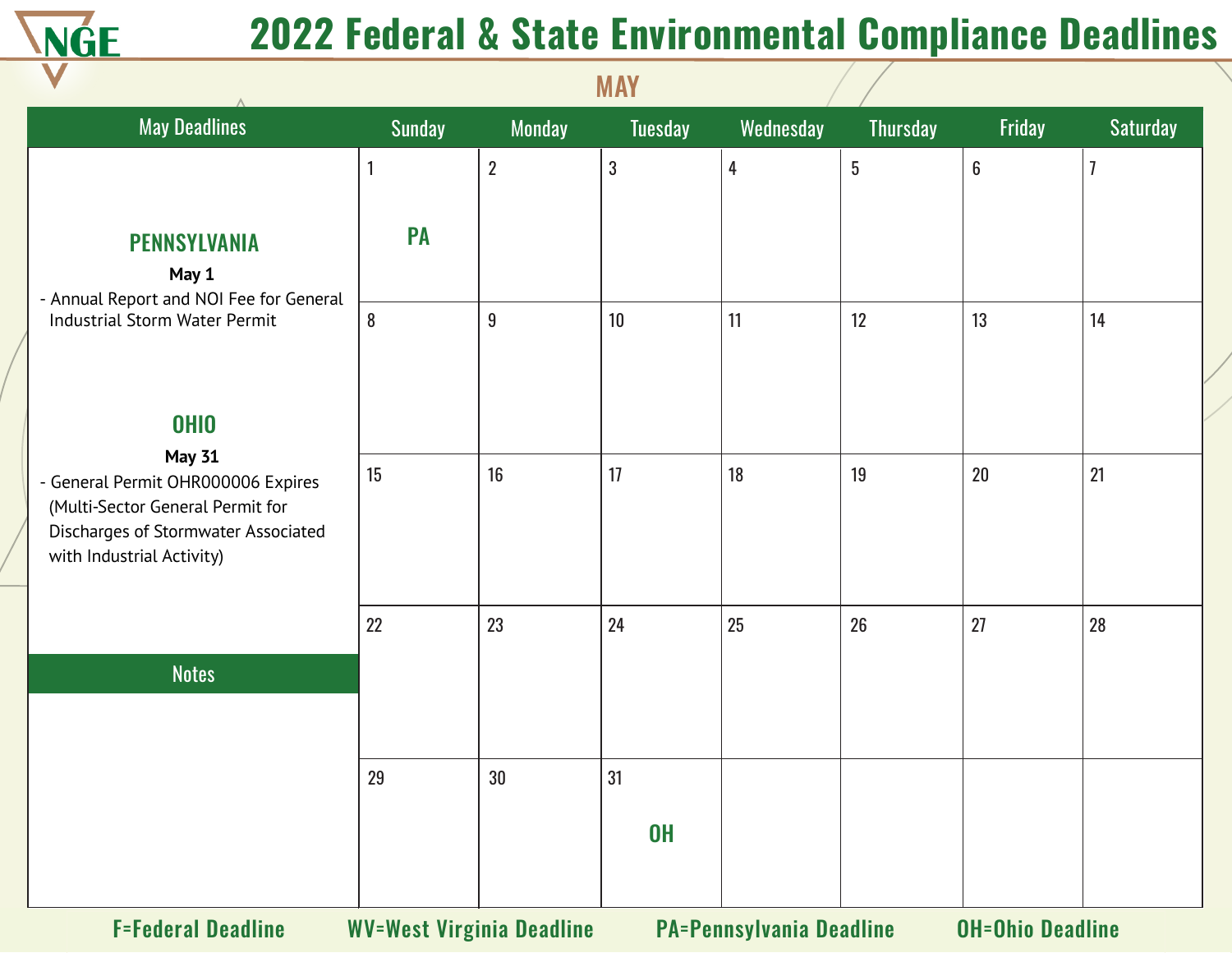

|                                                                               |                                  |                  | JUNL           |                                 |                  |                         |                |
|-------------------------------------------------------------------------------|----------------------------------|------------------|----------------|---------------------------------|------------------|-------------------------|----------------|
| <b>June Deadlines</b>                                                         | Sunday                           | Monday           | Tuesday        | Wednesday                       | <b>Thursday</b>  | Friday                  | Saturday       |
|                                                                               |                                  |                  |                | 1                               | $\overline{2}$   | $\sqrt{3}$              | $\overline{4}$ |
| <b>FEDERAL</b><br>June 30<br>- Annual DOT Hazardous Materials<br>Registration | $5\phantom{.0}$                  | $\boldsymbol{6}$ | $\overline{1}$ | $\boldsymbol{8}$                | $\boldsymbol{9}$ | $10$                    | 11             |
|                                                                               | 12                               | 13               | 14             | 15                              | 16               | 17                      | 18             |
| <b>Notes</b>                                                                  | 19                               | 20               | 21             | 22                              | 23               | 24                      | 25             |
|                                                                               |                                  |                  |                |                                 |                  |                         |                |
|                                                                               | 26                               | 27               | 28             | 29                              | 30               |                         |                |
|                                                                               |                                  |                  |                |                                 | F                |                         |                |
| <b>F=Federal Deadline</b>                                                     | <b>WV=West Virginia Deadline</b> |                  |                | <b>PA=Pennsylvania Deadline</b> |                  | <b>OH=Ohio Deadline</b> |                |

JUNE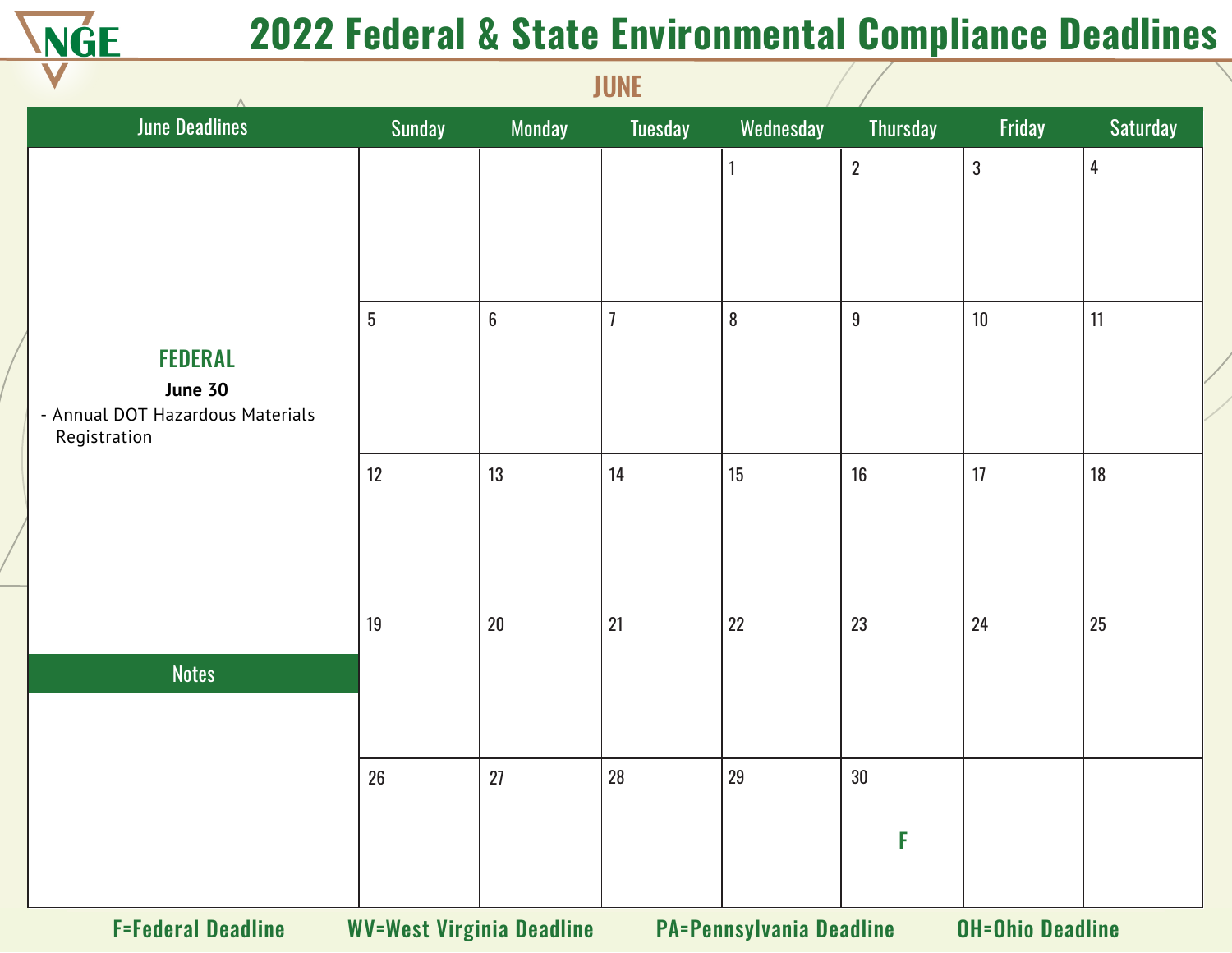

|                                                         |                        |                                  | JULI            |                                 |                 |                         |                 |
|---------------------------------------------------------|------------------------|----------------------------------|-----------------|---------------------------------|-----------------|-------------------------|-----------------|
| <b>July Deadlines</b>                                   | <b>Sunday</b>          | <b>Monday</b>                    | <b>Tuesday</b>  | Wednesday                       | <b>Thursday</b> | Friday                  | <b>Saturday</b> |
|                                                         |                        |                                  |                 |                                 |                 |                         | $\overline{2}$  |
| <b>FEDERAL</b>                                          |                        |                                  |                 |                                 |                 | F                       |                 |
| July 1<br>- EPCRA SARA Toxic Release Inventory          |                        |                                  |                 |                                 |                 |                         |                 |
| (Form R/A) Report (Section 313)                         | $\mathbf{3}$           | 4                                | $5\phantom{.0}$ | $6\phantom{a}$                  | $\overline{1}$  | 8                       | $9\,$           |
|                                                         |                        |                                  |                 |                                 |                 |                         |                 |
| <b>PENNSYLVANIA</b>                                     |                        |                                  |                 |                                 |                 |                         |                 |
| July 30                                                 |                        |                                  |                 |                                 |                 |                         |                 |
| - Title V Semi-Annual Monitoring Reports                | 10                     | 11                               | 12              | 13                              | 14              | 15                      | 16              |
| <b>OHIO</b>                                             |                        |                                  |                 |                                 |                 |                         |                 |
| <b>July 31</b>                                          |                        |                                  |                 |                                 |                 |                         |                 |
| - Title V Quarterly and Semiannual<br>Monitoring Report | 17                     | 18                               | 19              | 20                              | 21              | 22                      | 23              |
|                                                         |                        |                                  |                 |                                 |                 |                         |                 |
| <b>WEST VIRGINIA</b>                                    |                        |                                  |                 |                                 |                 |                         |                 |
| <b>July 31</b><br>- Certified Emissions Statement       | 24                     | 25                               | 26              | 27                              | 28              | 29                      | 30              |
|                                                         |                        |                                  |                 |                                 |                 |                         |                 |
| <b>Notes</b>                                            |                        |                                  |                 |                                 |                 |                         | <b>PA</b>       |
|                                                         |                        |                                  |                 |                                 |                 |                         |                 |
|                                                         | 31                     |                                  |                 |                                 |                 |                         |                 |
|                                                         | <b>OH</b><br><b>WV</b> |                                  |                 |                                 |                 |                         |                 |
| <b>F=Federal Deadline</b>                               |                        | <b>WV=West Virginia Deadline</b> |                 | <b>PA=Pennsylvania Deadline</b> |                 | <b>OH=Ohio Deadline</b> |                 |

JULY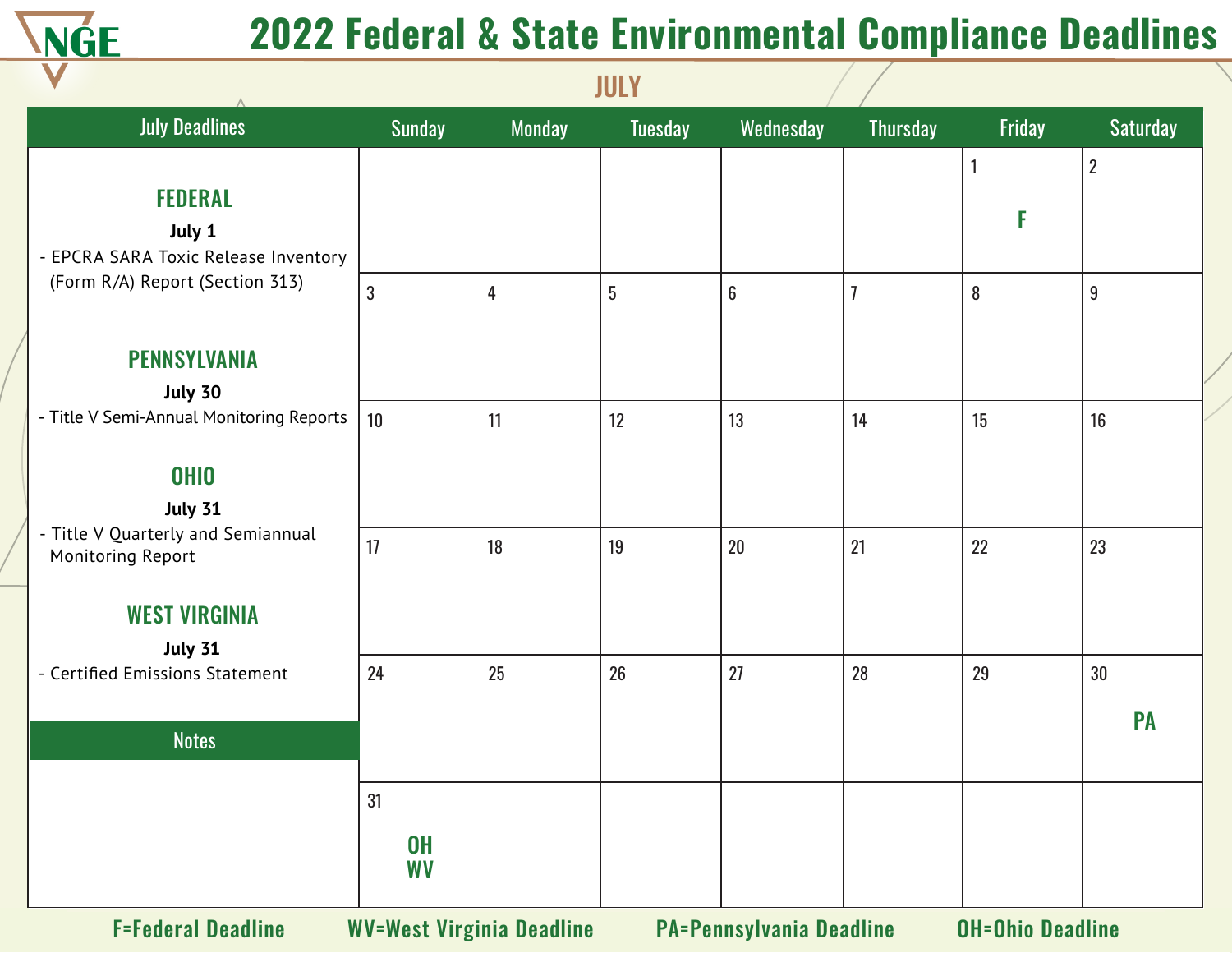

|                           |                                  |                  | <b>NONOOI</b>    |                                 |                 |                         |                  |
|---------------------------|----------------------------------|------------------|------------------|---------------------------------|-----------------|-------------------------|------------------|
| <b>August Deadlines</b>   | Sunday                           | <b>Monday</b>    | <b>Tuesday</b>   | Wednesday                       | <b>Thursday</b> | Friday                  | Saturday         |
|                           |                                  | 1                | $\overline{2}$   | $\mathfrak{z}$                  | $\overline{4}$  | $5\phantom{.0}$         | $\boldsymbol{6}$ |
|                           |                                  |                  |                  |                                 |                 |                         |                  |
|                           |                                  |                  |                  |                                 |                 |                         |                  |
|                           |                                  |                  |                  |                                 |                 |                         |                  |
|                           | $\overline{1}$                   | $\boldsymbol{8}$ | $\boldsymbol{9}$ | $10$                            | 11              | 12                      | 13               |
|                           |                                  |                  |                  |                                 |                 |                         |                  |
|                           |                                  |                  |                  |                                 |                 |                         |                  |
|                           | 14                               | 15               | 16               | 17                              | 18              | 19                      | $20\,$           |
|                           |                                  |                  |                  |                                 |                 |                         |                  |
|                           |                                  |                  |                  |                                 |                 |                         |                  |
|                           |                                  | 22               |                  |                                 |                 |                         | 27               |
|                           | 21                               |                  | 23               | 24                              | 25              | 26                      |                  |
| <b>Notes</b>              |                                  |                  |                  |                                 |                 |                         |                  |
|                           |                                  |                  |                  |                                 |                 |                         |                  |
|                           | 28                               | 29               | $30\,$           | 31                              |                 |                         |                  |
|                           |                                  |                  |                  |                                 |                 |                         |                  |
|                           |                                  |                  |                  |                                 |                 |                         |                  |
|                           |                                  |                  |                  |                                 |                 |                         |                  |
| <b>F=Federal Deadline</b> | <b>WV=West Virginia Deadline</b> |                  |                  | <b>PA=Pennsylvania Deadline</b> |                 | <b>OH=Ohio Deadline</b> |                  |

**AUGUST**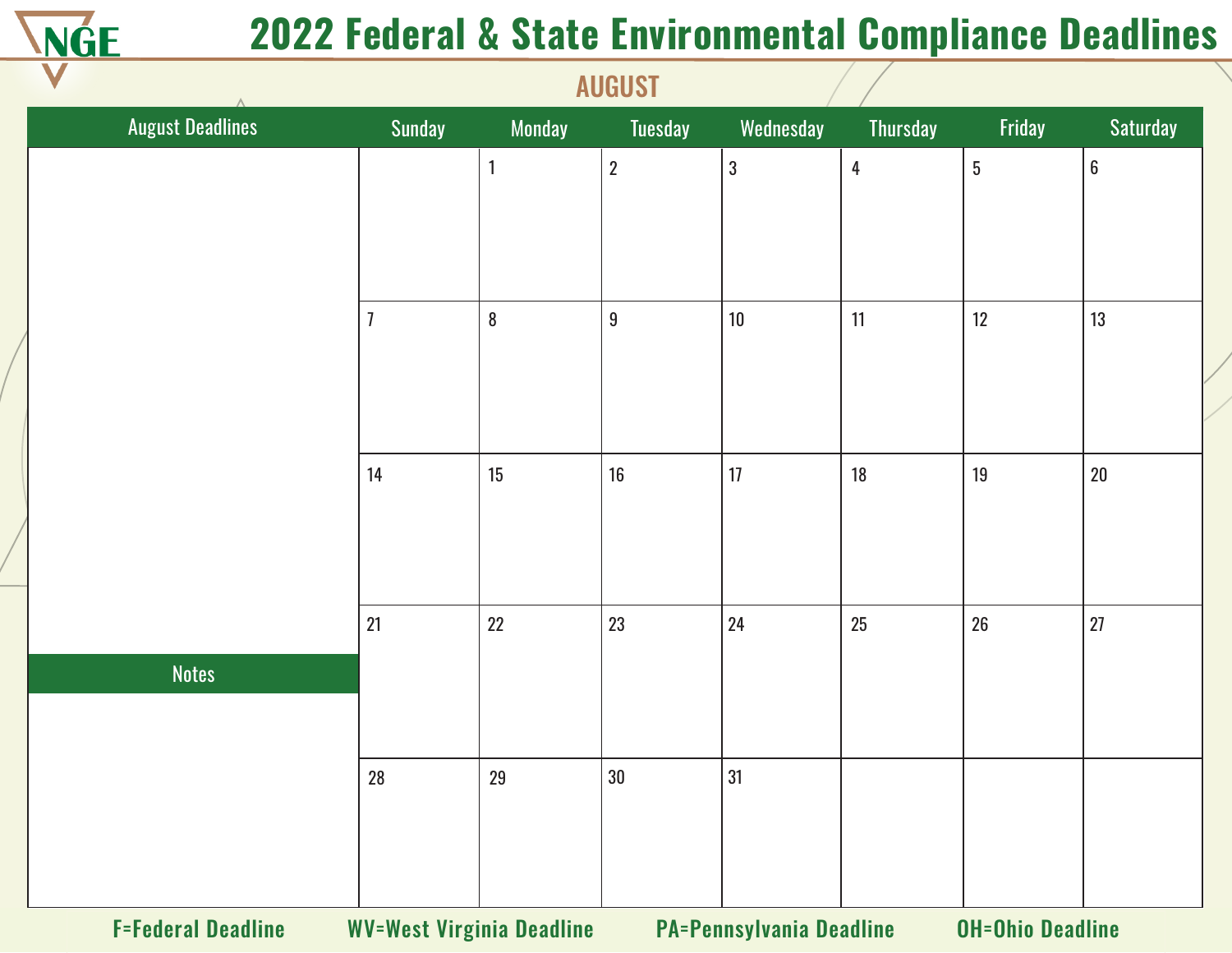

| <b>September Deadlines</b>                                                 | <b>Sunday</b> | <b>Monday</b>                    | <b>Tuesday</b> | Wednesday                       | <b>Thursday</b> | Friday                  | <b>Saturday</b> |
|----------------------------------------------------------------------------|---------------|----------------------------------|----------------|---------------------------------|-----------------|-------------------------|-----------------|
|                                                                            |               |                                  |                |                                 | $\mathbf{1}$    | $\overline{2}$          | $\mathbf{3}$    |
|                                                                            |               |                                  |                |                                 |                 |                         |                 |
| <b>PENNSYLVANIA</b>                                                        |               |                                  |                |                                 | <b>PA</b>       |                         |                 |
| September 1                                                                |               |                                  |                |                                 |                 |                         |                 |
| - Title V Annual Emissions Fee Worksheet<br>September 23                   | 4             | 5                                | $6\phantom{a}$ | 7                               | 8               | $9\,$                   | 10              |
| - PAG-03 Extension Expires (General<br>Permit for Discharges of Stormwater |               |                                  |                |                                 |                 |                         |                 |
| Associated with Industrial Activity)                                       |               |                                  |                |                                 |                 |                         |                 |
|                                                                            |               |                                  |                |                                 |                 |                         |                 |
| <b>WEST VIRGINIA</b>                                                       | 11            | 12                               | 13             | 14                              | 15              | 16                      | 17              |
| September 15                                                               |               |                                  |                |                                 | <b>WV</b>       |                         |                 |
| - Title V Semi-Annual Monitoring Reports                                   |               |                                  |                |                                 |                 |                         |                 |
|                                                                            | 18            | 19                               | 20             | 21                              | 22              | 23                      | 24              |
| <b>Notes</b>                                                               |               |                                  |                |                                 |                 |                         |                 |
|                                                                            |               |                                  |                |                                 |                 | <b>PA</b>               |                 |
|                                                                            | 25            | 26                               | 27             | 28                              | 29              | 30                      |                 |
|                                                                            |               |                                  |                |                                 |                 |                         |                 |
|                                                                            |               |                                  |                |                                 |                 |                         |                 |
| <b>F=Federal Deadline</b>                                                  |               | <b>WV=West Virginia Deadline</b> |                | <b>PA=Pennsylvania Deadline</b> |                 | <b>OH=Ohio Deadline</b> |                 |

**CEDTEMBED**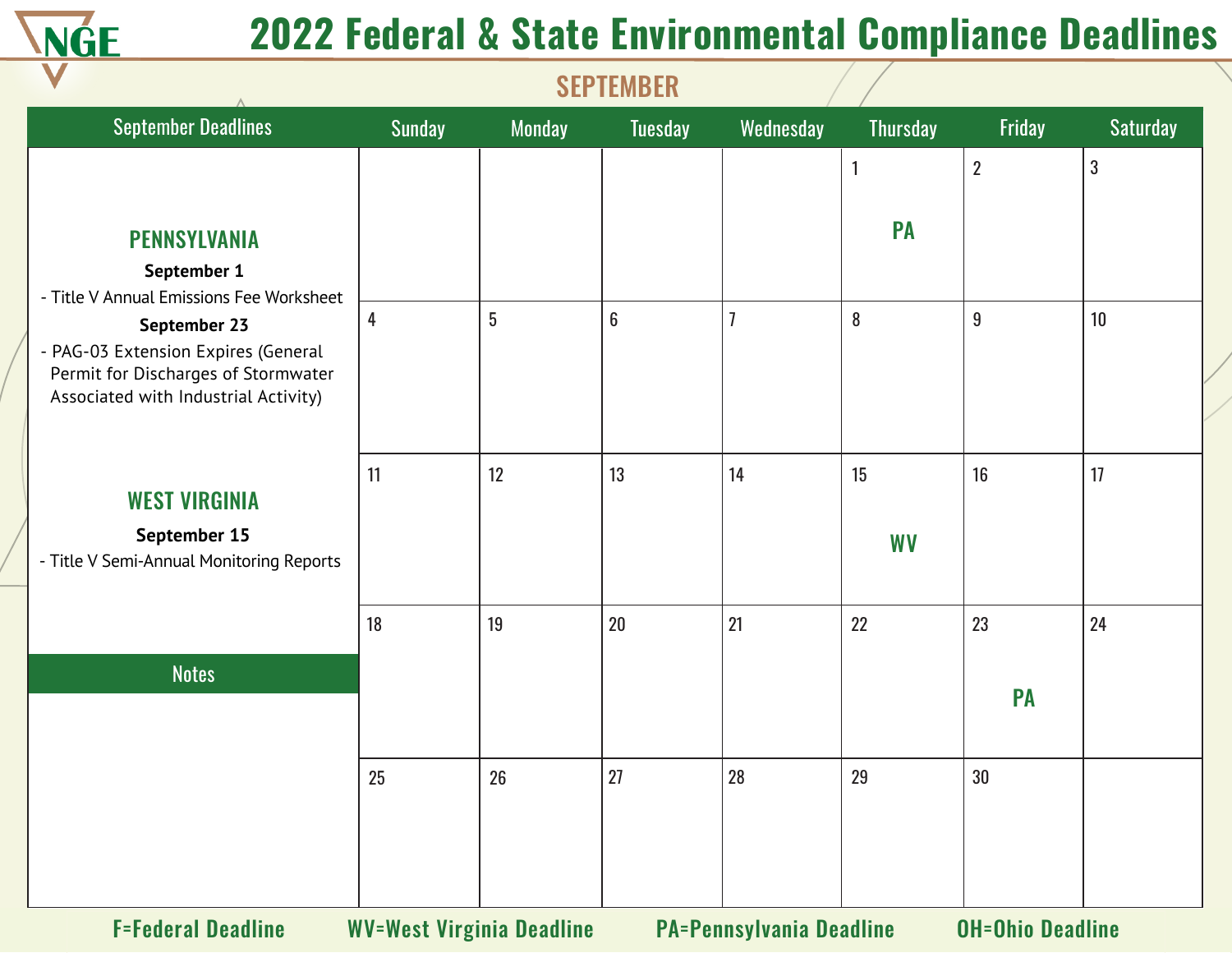

|                                                                    |                  |                 | <b>UUIUDLIN</b> |            |                  |                |                           |
|--------------------------------------------------------------------|------------------|-----------------|-----------------|------------|------------------|----------------|---------------------------|
| <b>October Deadlines</b>                                           | Sunday           | Monday          | Tuesday         | Wednesday  | Thursday         | Friday         | Saturday                  |
|                                                                    | $\boldsymbol{2}$ | $\mathfrak{B}$  | $\overline{4}$  | $\sqrt{5}$ | $\boldsymbol{6}$ | $\overline{1}$ | $\mathbf{1}$<br>${\bf 8}$ |
| <b>OHIO</b><br>October 31<br>- Title V Quarterly Monitoring Report | $\boldsymbol{9}$ | $10\,$          | 11              | 12         | 13               | 14             | 15                        |
|                                                                    | 16               | 17              | 18              | 19         | $20\,$           | 21             | 22                        |
| <b>Notes</b>                                                       | 23               | 24              | 25              | 26         | 27               | 28             | 29                        |
|                                                                    | $30\,$           | 31<br><b>OH</b> |                 |            |                  |                |                           |

**OCTOBER** 

F=Federal Deadline WV=West Virginia Deadline PA=Pennsylvania Deadline OH=Ohio Deadline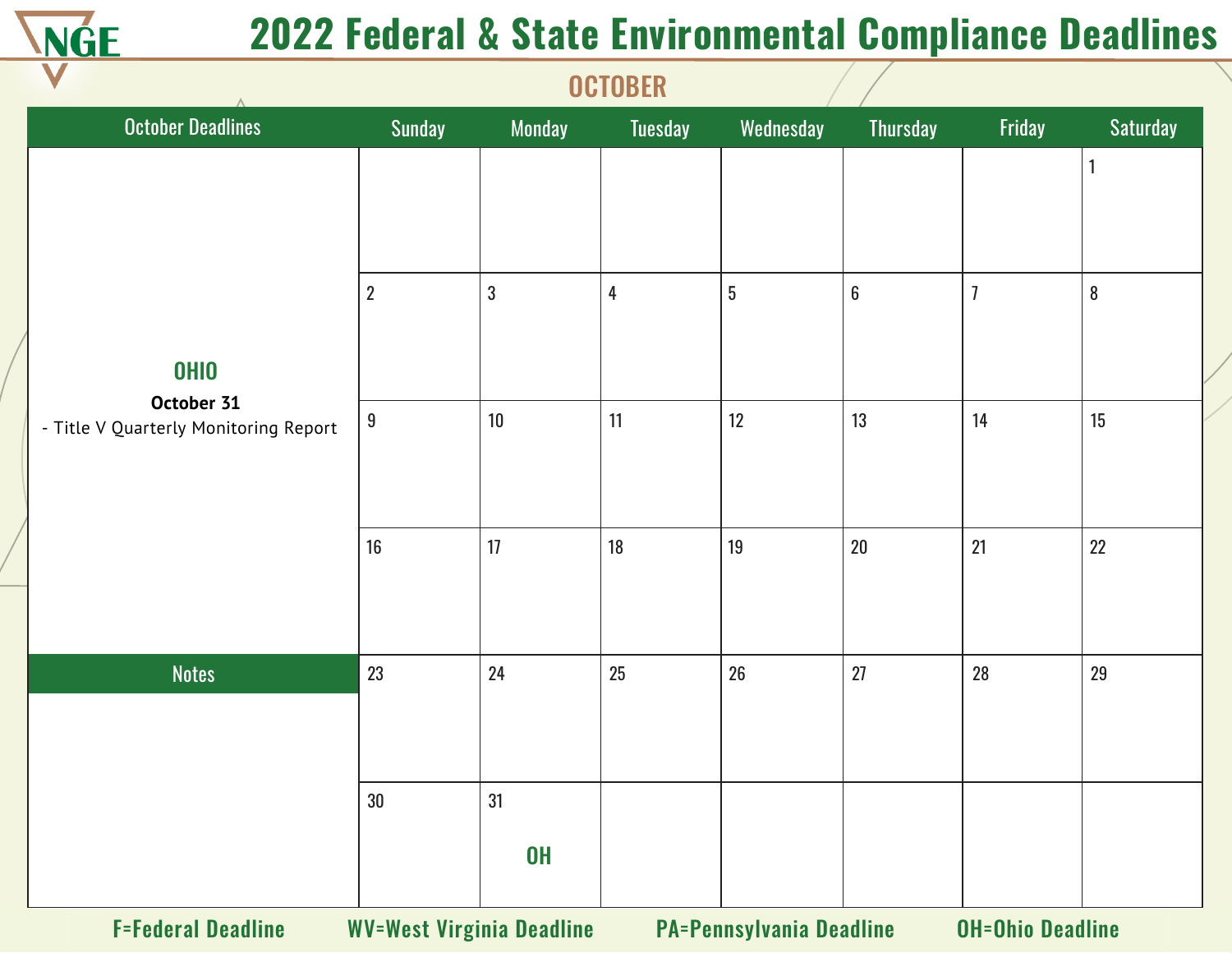

|                           | <b>IVO VEIVIDEIV</b>             |                |              |                                 |                 |                         |          |  |  |
|---------------------------|----------------------------------|----------------|--------------|---------------------------------|-----------------|-------------------------|----------|--|--|
| <b>November Deadlines</b> | Sunday                           | <b>Monday</b>  | Tuesday      | Wednesday                       | <b>Thursday</b> | Friday                  | Saturday |  |  |
|                           |                                  |                | $\mathbf{1}$ | $\overline{2}$                  | $\mathbf 3$     | $\overline{4}$          | $5\,$    |  |  |
|                           |                                  |                |              |                                 |                 |                         |          |  |  |
|                           |                                  |                |              |                                 |                 |                         |          |  |  |
|                           |                                  |                |              |                                 |                 |                         |          |  |  |
|                           | $\boldsymbol{6}$                 | $\overline{1}$ | ${\bf 8}$    | $9\,$                           | 10              | 11                      | 12       |  |  |
|                           |                                  |                |              |                                 |                 |                         |          |  |  |
|                           |                                  |                |              |                                 |                 |                         |          |  |  |
|                           |                                  |                |              |                                 |                 |                         |          |  |  |
|                           | 13                               | 14             | 15           | 16                              | 17              | 18                      | 19       |  |  |
|                           |                                  |                |              |                                 |                 |                         |          |  |  |
|                           |                                  |                |              |                                 |                 |                         |          |  |  |
|                           | $20\,$                           | 21             | 22           | 23                              | 24              | 25                      | 26       |  |  |
| <b>Notes</b>              |                                  |                |              |                                 |                 |                         |          |  |  |
|                           |                                  |                |              |                                 |                 |                         |          |  |  |
|                           |                                  |                |              |                                 |                 |                         |          |  |  |
|                           | 27                               | 28             | 29           | $30\,$                          |                 |                         |          |  |  |
|                           |                                  |                |              |                                 |                 |                         |          |  |  |
|                           |                                  |                |              |                                 |                 |                         |          |  |  |
|                           |                                  |                |              |                                 |                 |                         |          |  |  |
| <b>F=Federal Deadline</b> | <b>WV=West Virginia Deadline</b> |                |              | <b>PA=Pennsylvania Deadline</b> |                 | <b>OH=Ohio Deadline</b> |          |  |  |

**NOVEMBED**